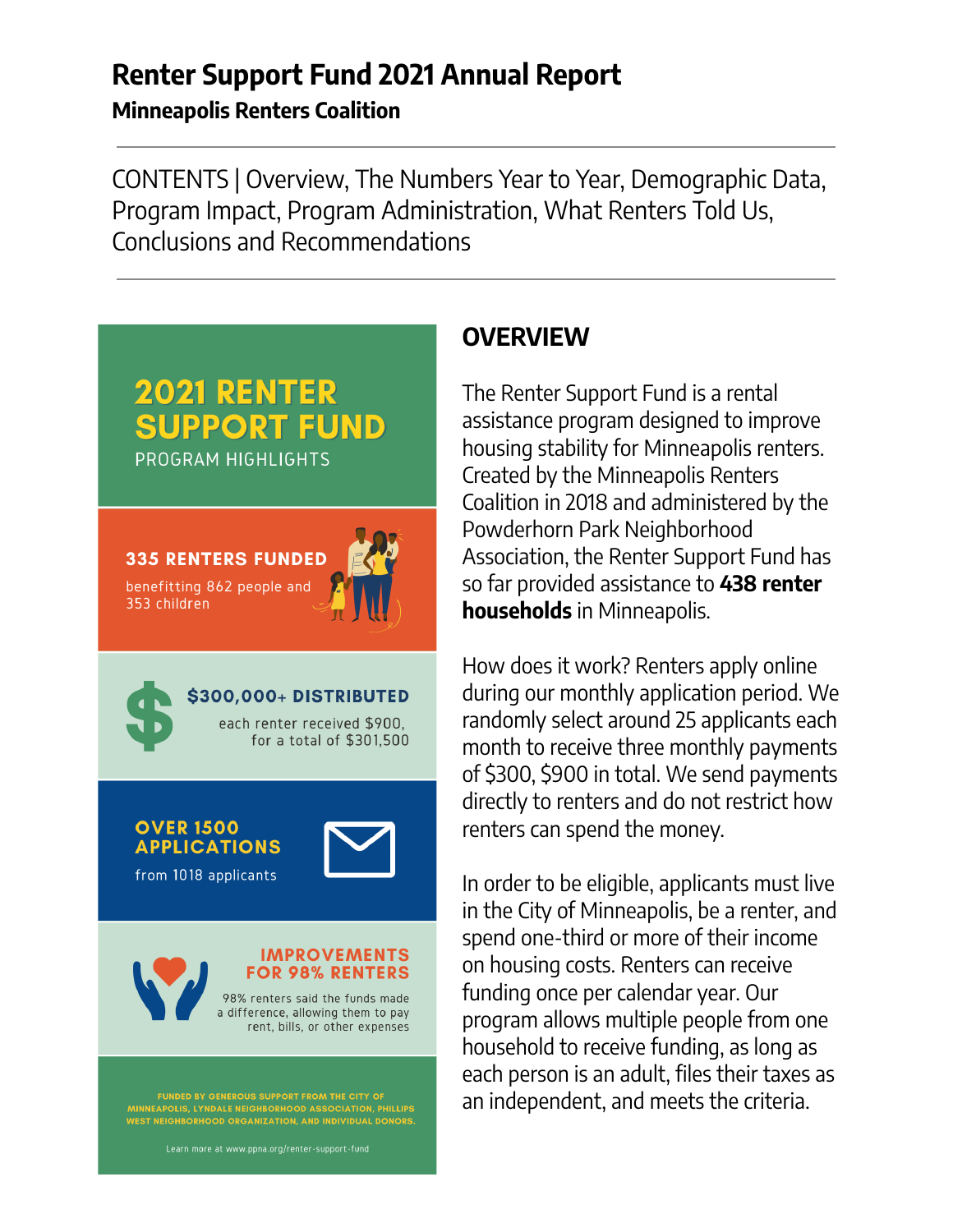# **THE NUMBERS YEAR TO YEAR**

|                                        | <b>Total</b> | 2021                            | 2020                          | 2019                |
|----------------------------------------|--------------|---------------------------------|-------------------------------|---------------------|
| <b>Applications</b><br><b>Received</b> | 2243         | 1552 (177 from<br>outside Mpls) | 404 (46 from<br>outside Mpls) | 287                 |
| <b>Individual</b><br>Applicants*       | 1462         | 1018 (136 from<br>outside Mpls) | $275$ (approx)                | 169                 |
| <b>Households</b><br><b>Served</b>     | 438          | 335 at \$900<br>each            | 55 at \$900<br>each           | 48 at \$500<br>each |
| <b>People</b><br><b>Served</b>         | 1031         | 862                             | 169                           | N/A                 |
| <b>Children</b><br><b>Served</b>       | 440          | 353                             | 87                            |                     |
| <b>Dollars</b><br><b>Distributed</b>   | \$375,000    | \$301,500                       | \$49,500                      | \$24,000            |

\*Several people applied multiple times. This number reflects the unique individuals who applied.

## **DEMOGRAPHIC DATA: WHO DID WE FUND IN 2021?**

- **Race:** Around 81% of selected renters are People of Color, and a majority are Black women.
- **Experience:** One in two selected renters has experienced homelessness, two in five renters identify as having a disability, and one in three identifies as Trans or LGBTQIA+.
- **Cost-Burden:** 79% of selected renters spend more than half of their income on housing. 19% said they spend 100% or more of their income on housing, which indicates the accrual of significant rent debt.
- **● Geography:** A majority of selected renters live in North or South Minneapolis, specifically in these areas: 55407, 55411, 55404, and 55408.
- **● COVID Impacts:** A vast majority of renters who were selected to receive funding have lost income due to the COVID-19 pandemic, 82.9%.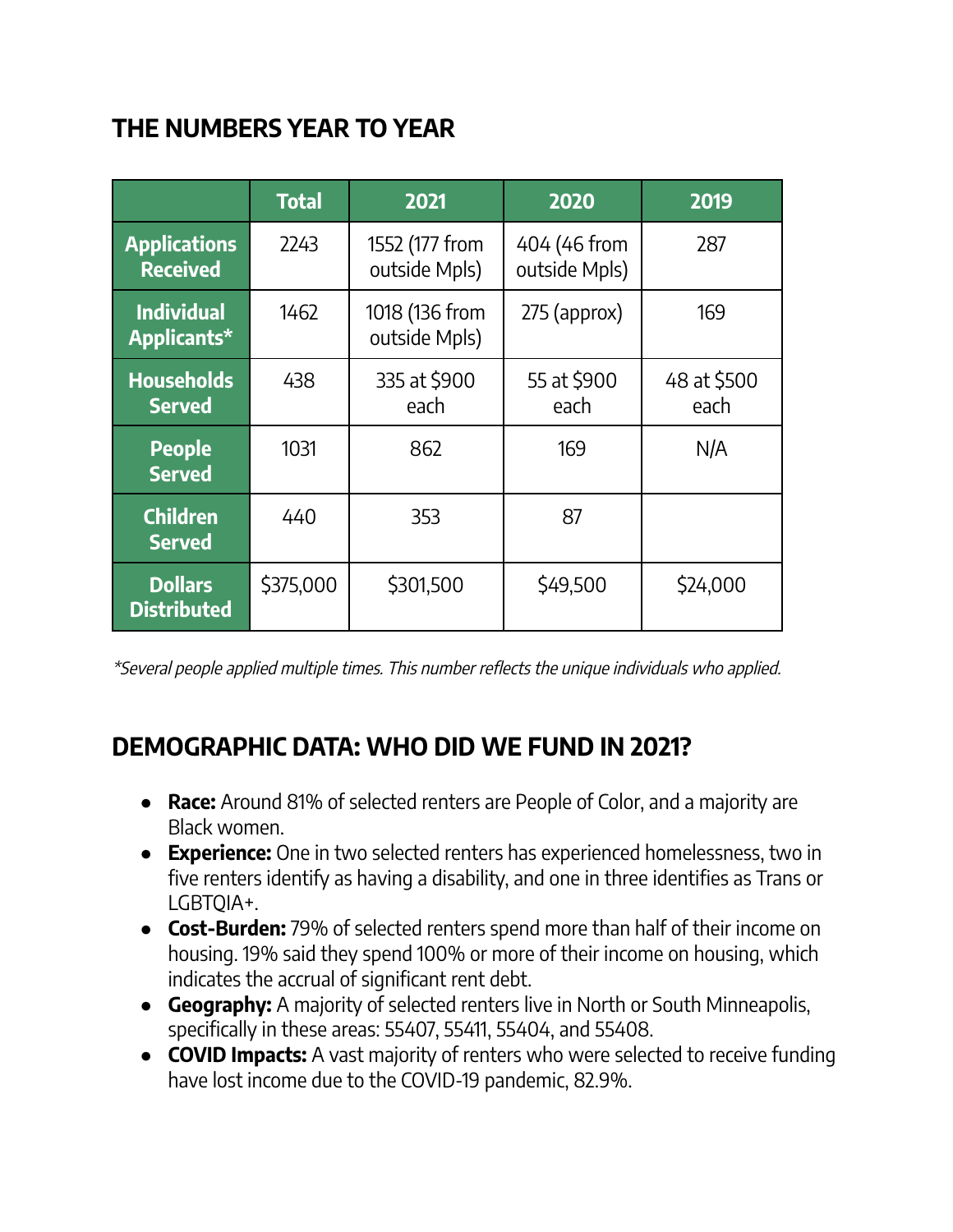

Note: We asked selected renters to complete an Intake Survey. In 2021, 249 renters answered a question about their identities or experience. Because some renters identify with multiple categories, the percentages in the following graph do not add up to 100%.



Housing is considered affordable when it costs 30% or less of a residents' pre-tax income. If a renter spends more than 30% of their income on housing, they are considered cost-burdened. If a renter spends more than 50% of their income on housing, they are considered severely cost-burdened. The above chart shows levels of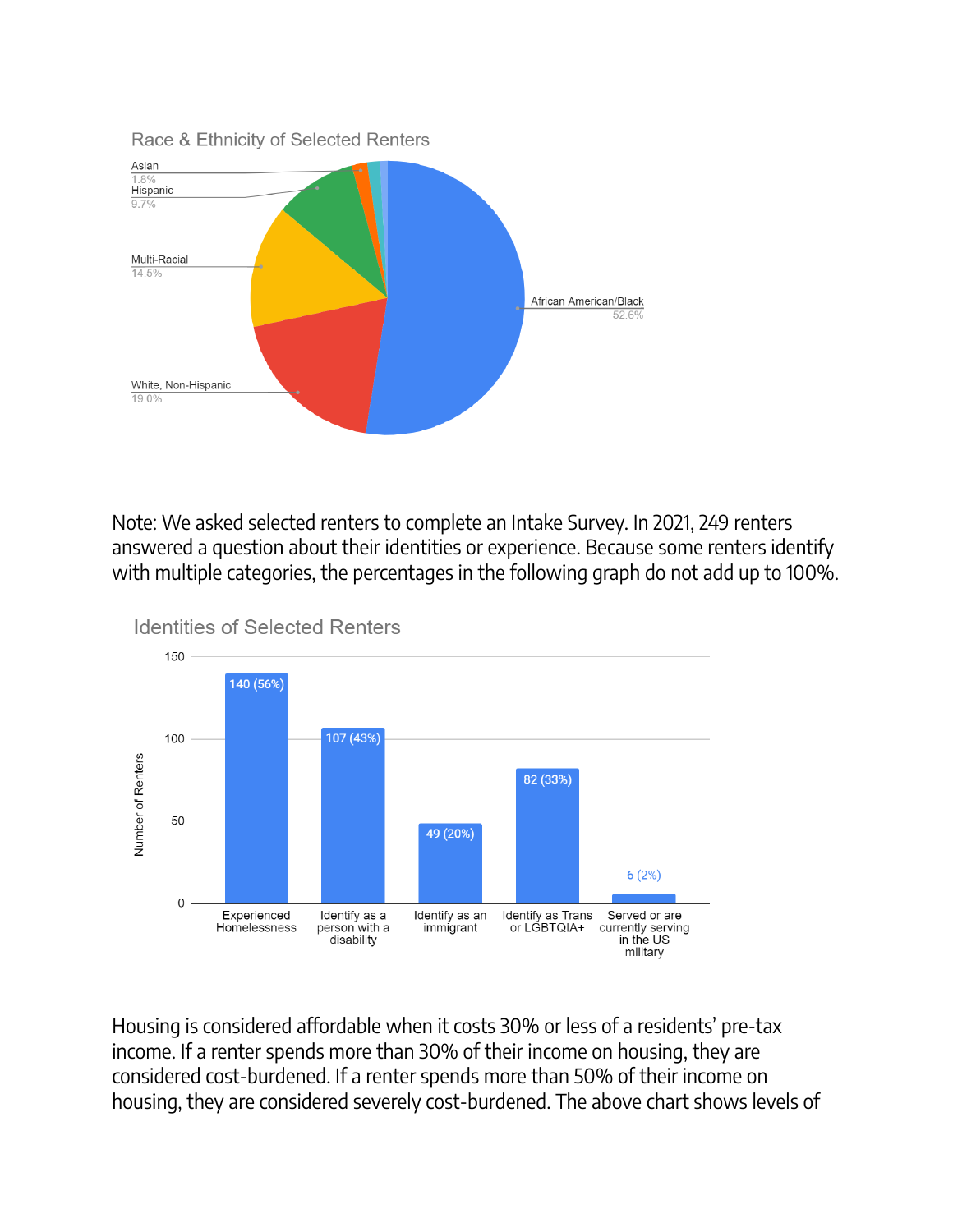cost-burden among selected renters. For example, 19.3% of selected renters said they spend 100% or more of their income on housing each month.



Housing Cost-Burden Among Recipients

In our program Intake Survey, we asked renters how COVID impacted them. 83% of all selected renters said they lost income due to COVID-19. The graph below shows the various ways COVID impacted renters, broken down into various categories based on their responses.

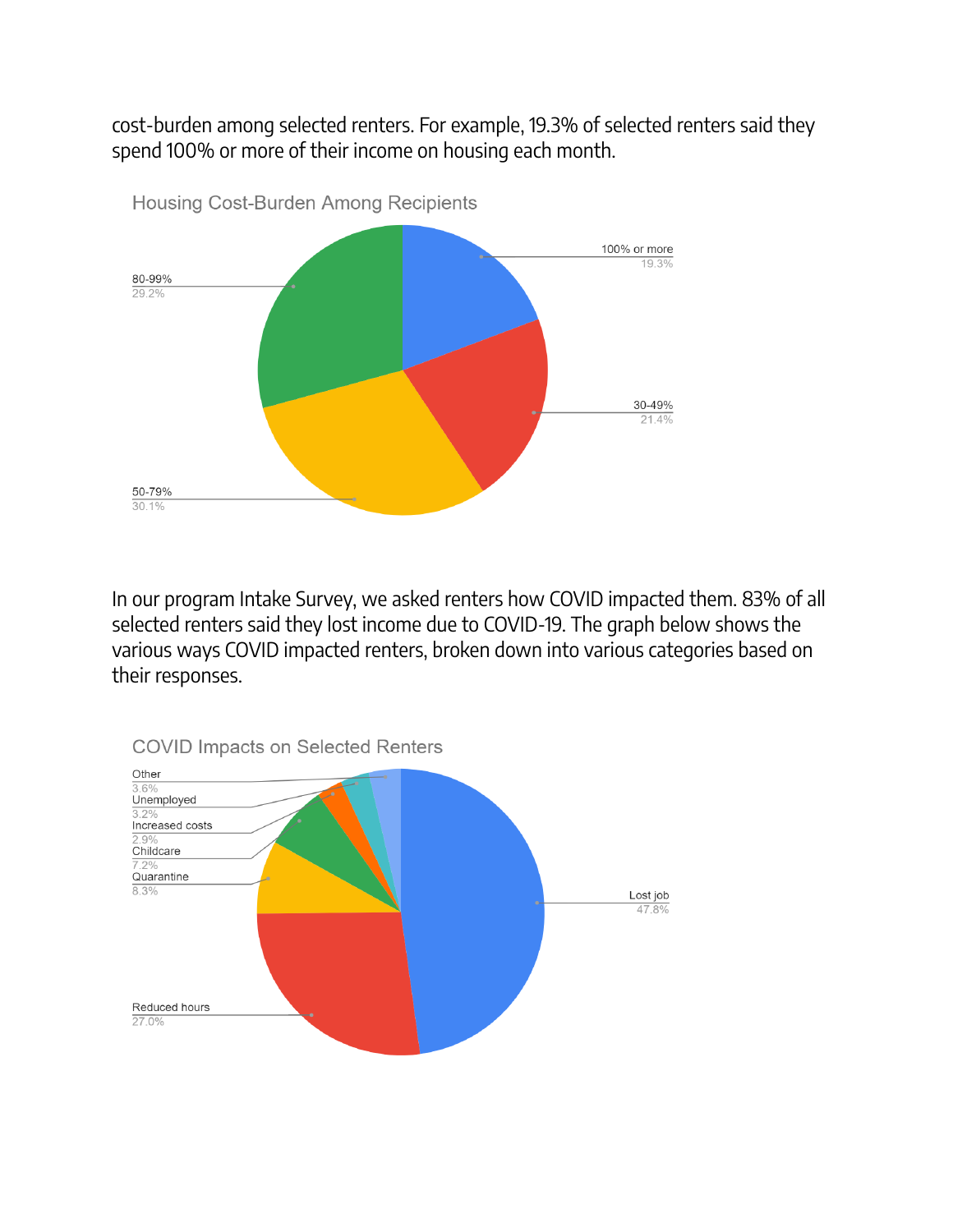# **PROGRAM IMPACT**

After they received the funds, we asked renters, "Do you still owe money towards your current lease or a previous lease?" 38% responded no, and 62% responded yes. This tells us that **\$900 can be the difference** between a renter having debt or paying their rent on time. But this also means that for 62% of the renters in our program, **\$900 is just not enough**. Especially given the impacts of COVID-19, many renter households have significant debts. A number of renters this year shared past-due statements or bills with us showing they owed hundreds or even thousands of dollars.

This graph shows how renters reported spending the money. Again, their qualitative responses were sorted into various categories of expenditures to give us an idea of how the funds were used. When asked how they used the funds, 98% of renters said the funds helped them pay their bills or make ends meet. Note: We do not require that tenants tell us how they use the funds. This question was optional.



The following graph illustrates renters' perception of housing stability before and after receiving funding. Nearly 38% of renters were concerned about losing their home prior to applying but not after receiving funds. This number closely matches the percentage of renters who said they had no longer owed rent. A majority of renters were still concerned about their housing stability after receiving funds, which again suggests that **\$900 is not enough** and that **renters are experiencing extreme financial hardship.**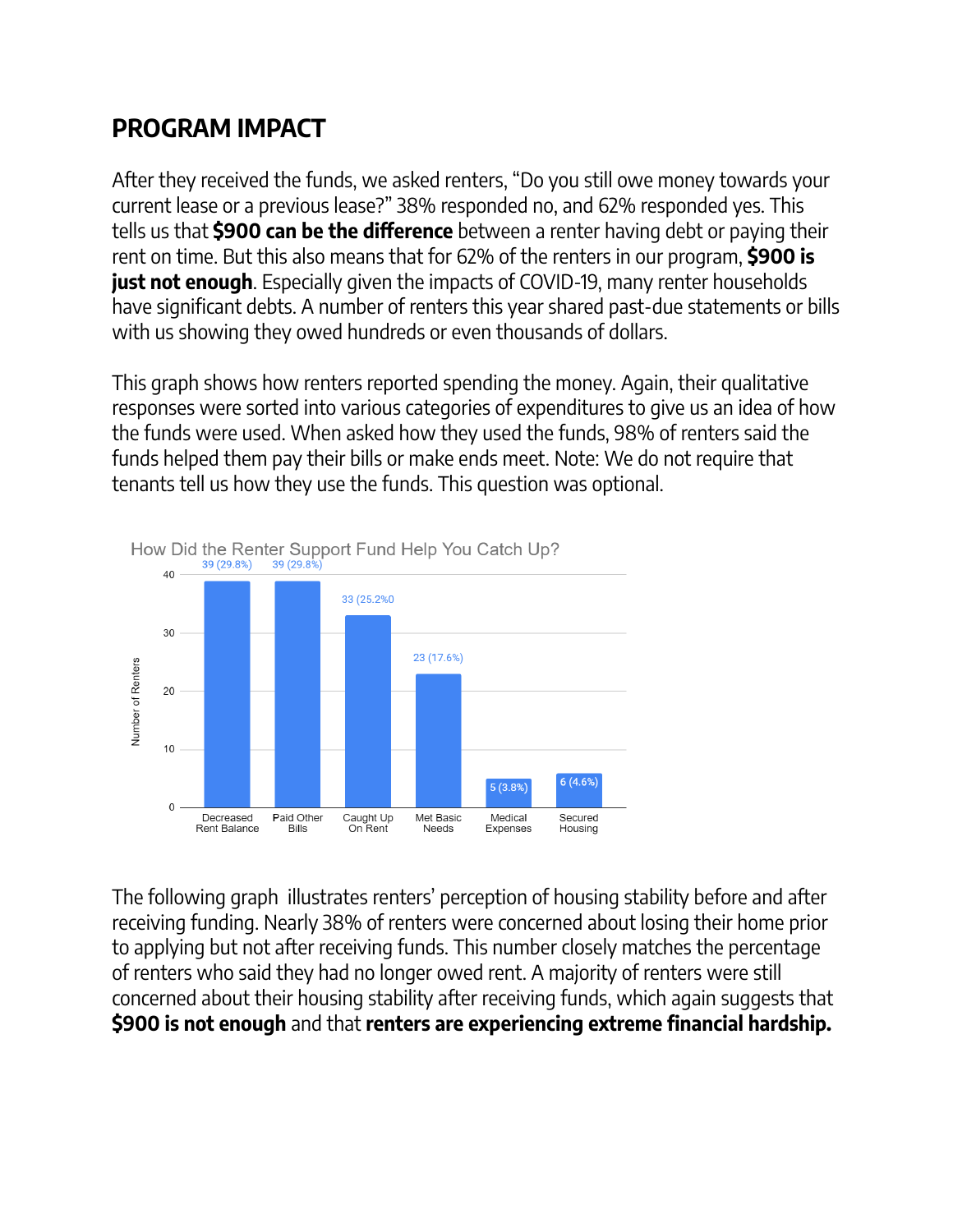

#### **PROGRAM ADMINISTRATION**

Our program is based on the assumption that renters are best able to identify and fix their own housing instability, provided they have the resources to do so. We strive to be low-barrier, flexible, and efficient in how we administer the program. To that end, we pay renters directly. Renters choose how to spend the funds. The application opens monthly and involves completing a simple Google form online. Renters are asked to provide just two documents, and we have workarounds for undocumented renters. On average, renters receive their first payment only 19 days after they apply.

When we asked renters for feedback on the program, we noticed several themes. First, many asked for a lump sum payment instead of three monthly payments. Many renters asked for more money, either higher monthly amounts or a longer program duration. Finally, renters wanted us to send payments earlier in the month. While we strived to mail payments by the 1st, sometimes it was later and renters had to pay a late fee.